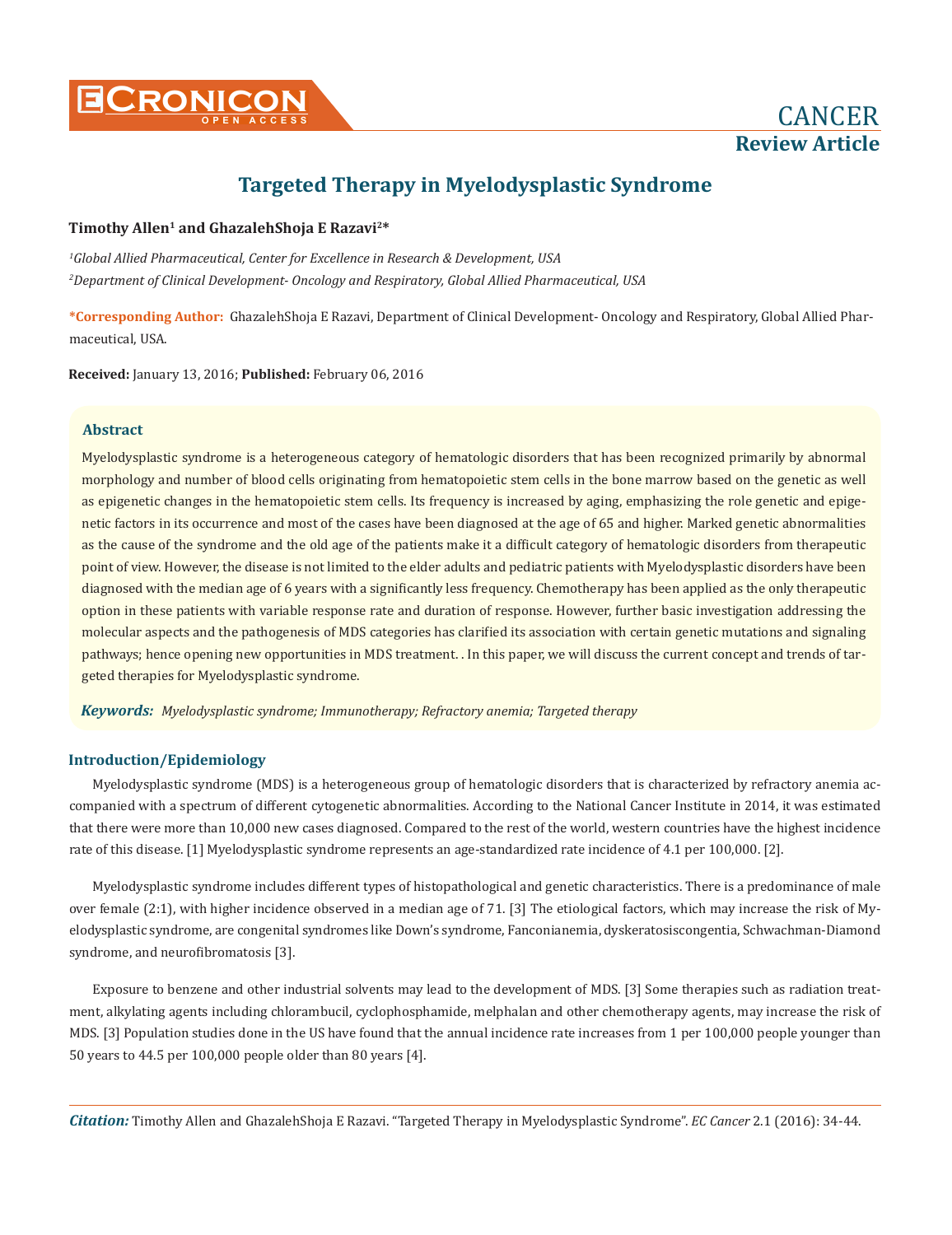### **Pathophysiology/Molecular basis**

MDS has been categorized in at least six distinct categories. The following classification is by for the last classification that has been proposed by WHO:

- a. Refractory cytopenia with unilineage dysplasia (that has been previously referred as refractory anemia, refractory neutropenia, or refractory thrombocytopenia) and has been diagnosed in less than 5 percent of the patients' population,
- b. Refractory anemia with ring sideroblasts that is another rather uncommon subtype with the frequency of less than 5 percent,
- c. Refractory cytopenia with multiline age dysplasia as the most common subtype that is reported in around 70 percent of the cases,
- d. Refractory anemia with excess blasts that is somehow difficult to be distinguished from primary acute leukemia and is the second most frequent subtype, reported in 25 percent,
- e. MDS with isolated del(5q), a distinct category mostly diagnosed in female patients unlike other subtypes of MDS and is found in 5 percent,
- f. MDS, unclassified that is reported in less than 5 percent of the cases and cannot be categorized in any of the mentioned groups.

Childhood MDS is considered a distinct entity in the WHO classification system. The main category of the pediatric MDS is "Refractory cytopenia of childhood" that accounts for approximately half of childhood MDS and is the most common subtype in this setting.

Both genetic and epigenetic alterations are considered as the basic molecular pathogenesis of the disease, affecting the proliferation, maturation, and apoptosis of the hematopoietic cells originating from bone marrow stem cells. MDS is a clonal disease resulting from multiple genetic mutations as well as global DNA hypomethylation and concomitant hypermethylation of gene-promoter regions compared to the normal hematopoietic cells throughout the genome. Among the genetic mutations, ASXL1, TP53, DNMT3A, RUNX1, and genes that are components of the 3' RNA splicing machinery (eg, SF3B1, U2AF1, SRSF2, ZRSR2, and U2AF35) are the most commonly affected genes. Somatic mutations in the SF3B1 gene that encodes components of the RNA splicing machinery occurs in 60 to 80 percent of the MDS subtype refractory anemia with ring sideroblasts (RARS) and RARS with thrombocytosis (RARS-T) [5].

Chemotherapy is also another etiologic factor for genetic abnormalities and is considered as a potential etiology causing MDS. Alkylating agents as well as topoisomerase II inhibitors are the main chemotherapeutic drug categories with known etiologic correlation with MDS. In this secondary chemotherapy associated MDS (therapy related MDS, t-MDS), chromosomal translocation t(5;12) (q33;p13) is found as a common chromosomal abnormality. Translocation of 11q23 is present in t  $(11;19)$  (q23;p13.1) and t  $(11;16)$  (q23;p13), which generate MLL/MEN (ELL) and MLL/CBP chimeric genes, respectively. However, these mutations are detected in both primary and therapy-related MDS. Another chromosomal abnormality in t-MDS is the t (3;21) (q26;q22) [5]. These treatment associated subtypes of the MDS are considered poor prognosis and rarely respond to the available therapeutic modalities.

There are three main epigenetic events, which regulate tumor-associated genes: [6]

- a. The aberrant hypermethylation of tumor suppressor genes.
- b. Post-translational modifications of histones.
- c. Post-transcriptional modifications by regulatory miRNA.

### **Prognosis in MDS**

Based on the cytogenetic aspects of the disease and the severity of bone marrow involvement, several prognostic scoring systems has been introduced. The importance of these prognostic scoring systems is not only to have the estimation of the duration of survival, but to have a guideline for choosing therapeutic decisions based on the extent of the disease and the impact of the genetic abnormality on the natural history of the disease. The International Prognostic Scoring System (IPSS) has been classically applied in MDS patients; however, the latest by far most accurate scoring system is the revised IPSS that has been suggested and applied. The IPSS-R is summarized in the following table: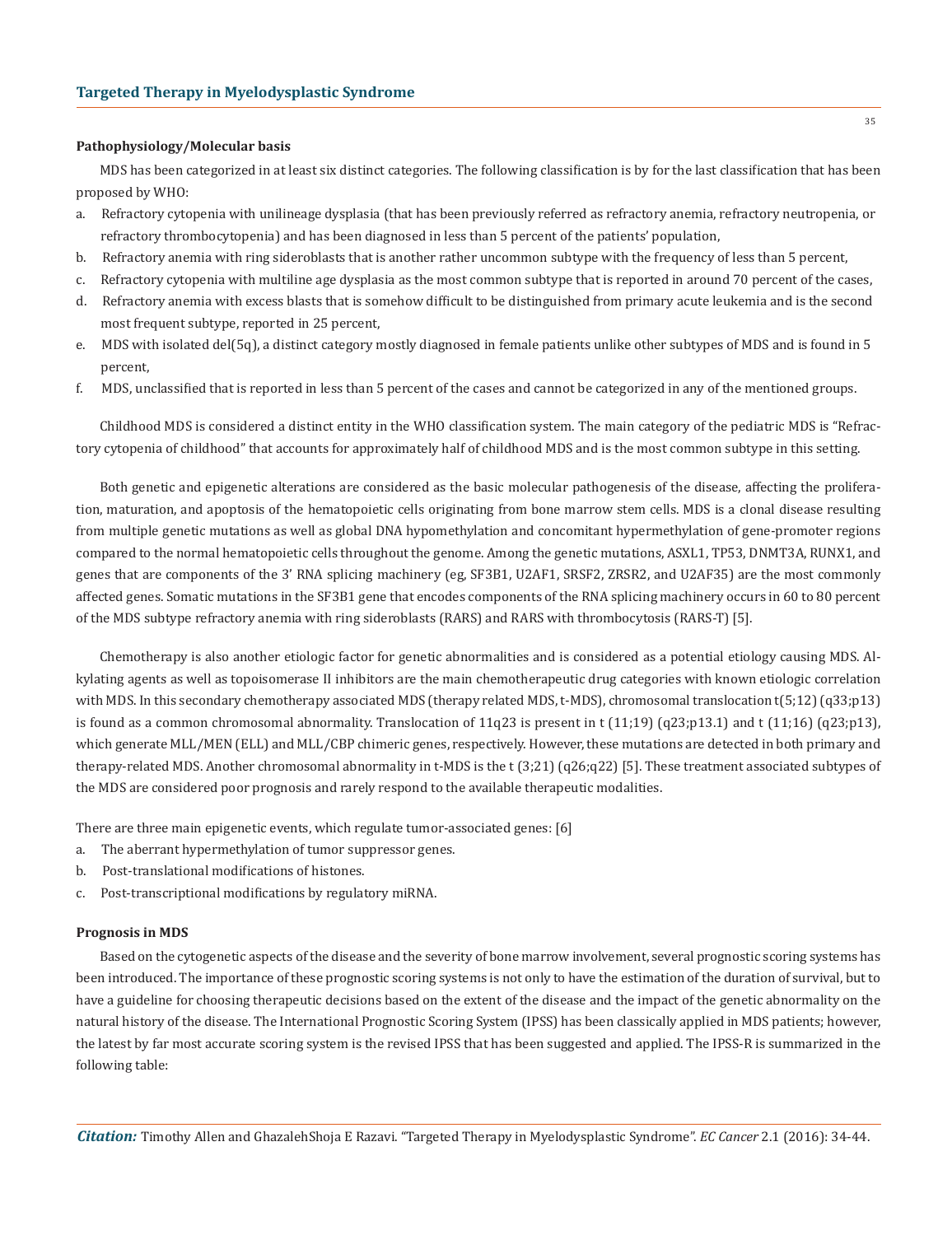### **Targeted therapy in MDS**

Based on the molecular pathogenesis of the MDS several lines of targeted therapies have been proposed and validated in the setting of clinical trials. Most of these targeted therapies have been focused on the genetic alteration, epigenetic hypermethyltion of the gene promoting regions and activating cell mediated cytotoxicity immune response against abnormal, genetic altered clone of proliferating MDS cells. Some of these drugs have gained FDA approval and many of them are in early phase clinical studies and their safety and efficacy is under further clinical evaluation. The targeted therapeutic options of the MDS are classified in the following categories;

### **A. Immunomodulators**

#### **1. Lenalidomide**

Lenalidomide is a thalidomide analogue, indicated for the treatment of patients with transfusion-dependent anemia due to low or intermediate-1-riskMDS.It is also approved for the treatment of MDS patients with isolated Del (5q), a distinct subtype of MDS [7].

There are several mechanisms of action that has been suggested for the therapeutic effect of lenalidomide in MDS. It has antiinflammatory, anti-angiogenesis and immune modulatory role. Lenalidomide is involved in the activation of T cells, natural killer (NK) cells, increased numbers of NKT cells, and inhibition of pro-inflammatory cytokines (e.g., TNF-α and IL-6) by monocytes, thereby, possessing immunomodulatory properties for MDS. Moreover, its anti-angiogenesis role has been mostly related to its therapeutic effect in myelodysplasia. It has been observed that vascular endothelial growth factor (VEGF) directly stimulates leukemia cell self-renewal and leukemia cells in turn, may excrete VEGF and express VEGF-receptors. In Del (5q) Myelodysplastic syndromes, the levels of VEGF and its receptor were significantly reduced in all complete responders to lenalidomide, and vascularization normalized. This observation and similar studies proves the role of VEGF as a prognostic factor for remission induction and remission maintenance and emphasize the anti-angiogenesis role of lenalidomide in the specific subtypes of MDS, respectively.

Warnings include embryo-fetal toxicity, hematologic toxicity, and venous and arterial thromboembolism. Most common adverse reactions are thrombocytopenia, neutropenia, diarrhea, pruritus, rash, fatigue, constipation, nausea, nasopharyngitis, arthralgia, pyrexia, back pain, peripheral edema, cough, dizziness, headache, muscle cramp, dyspnea, pharyngitis, and epistaxis.

Despite the fact that lenalidomide has been approved for del 5q subtype of MDS, European Medicines Agency raised concern over a potential risk of AML progression caused by lenalidomide in some lower-risk MDS with del 5q and has requested further analyses. However, the 3 available retrospective analyses comparing the long-term outcome of lower-risk MDS with Del 5q treated with and without lenalidomide have found no excess risk of AML with its administration.

# **The Immunomodulators that are under clinical trials in Phase I–III are mentioned in Table 1 below**

# **1. Thalidomide**

Thalidomide acts primarily by inhibiting both the production of tumor necrosis factor alpha (TNF-alpha) in stimulated peripheral monocytes and the activities of interleukins and interferons. This agent also inhibits polymorphonuclear chemotaxis and monocyte phagocytosis. In addition, thalidomide inhibits pro-angiogenic factors, such as vascular endothelial growth factor (VEGF) and basic fibroblast growth factor (bFGF), thereby inhibiting angiogenesis.

# **2. Pomalidomide**

Pomalidomide is an immunomodulatory agent with antineoplastic activity. It enhances the immune response, which kill cancer cells. It is shown to inhibit proliferation and induce apoptosis of various tumor cells.

# **B. Monoclonal Antibodies**

There are other MABs that are not currently approved by FDA for MDS. However, many MABs are under clinical trials in phase I, II, and III as in Table 2 below. Most of these monoclonal antibodies target the inflammatory cytokines while others directly aim the specific myeloid cells by targeting myeloid specific surface antigens such as CD45 and CD56. Conjugating chemotherapeutic agents or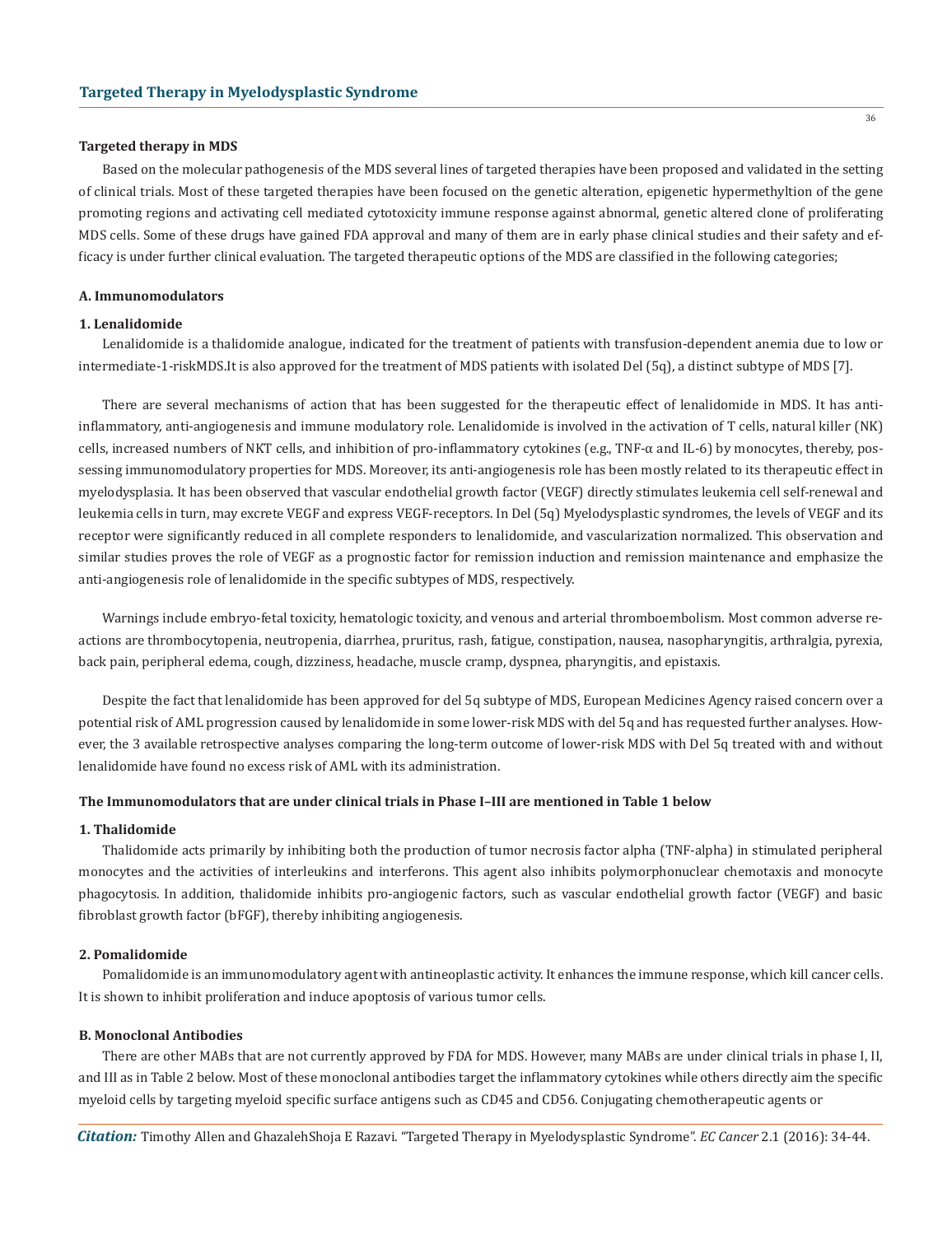radioisotope with these monoclonal antibodies theoretically potentiates their efficacy through a synergic effect either by facilitating the entrance of the chemotherapeutic agents within abnormal cells or through exposing these targeted cells to the radioisotopes.

| Drug         | <b>Clinical Trial</b><br><b>Identifier Number</b> | <b>Phase</b> | <b>Study Design</b>                  | <b>Target</b>    |
|--------------|---------------------------------------------------|--------------|--------------------------------------|------------------|
| Thalidomide  | NCT00015990                                       | Phase II     | Safety/Efficacy study,<br>Open label | TNF-alpha        |
| Pomalidomide | NCT02029950                                       | Phase I      | Safety Study, Open<br>Label          | Protein Cereblon |

*Table 1: Non-FDA approved immunomodulators [8, 9].*

### **1. Siltuximab**

This is a monoclonal antibody with anti-neoplastic, anti-inflammatory and anti-tumor activity. It binds to and targets to IL-6 and inhibits the IL-6/IL-6R-mediated signal transduction pathway [10].

### **2. Infliximab**

Infliximab is a monoclonal antibody with anti-neoplastic activity that targets TNF-alpha [11].

# **3. Iodine I 131 Monoclonal Antibody BC8**

This is a radio-immunoconjugate consisting of BC8, a murine IgG1 anti-CD45 monoclonal antibody labelled with iodine 131 (I-131), with radio-immunotherapeutic properties. Using the monoclonal antibody, BC8, as a carrier for I-131 results in the targeted destruction of cells expressing CD45. CD45 is tyrosine phosphatase expressed on virtually all leukocytes including myeloid and lymphoid precursors in bone marrow and mature lymphocytes in lymph nodes. It is also expressed on most myeloid and lymphoid leukemic cells but not on mature erythrocytes or platelets [12].

### **4. Ipilimumab**

 Ipilimumab is a monoclonal antibody directed against cytotoxic, T-lymphocyte-associated antigen-4 (CTLA4), which is an antigen that is expressed on activated T-cells and exhibits affinity for B7 co-stimulatory molecules. By binding CTLA4, ipilimumab enhances Tcell activation and blocks B7-1 and B7-2 T-cell co-stimulatory pathways [13].

### **5. Basiliximab**

 This acts as an IL-2 receptor antagonist. It binds and blocks the activity of IL-2R alpha that is expressed on the surface of activated T-lymphocytes. As a result of this, it prevents interleukin-2-binding and inhibits the interleukin-2-mediated activation of lymphocytes [14].

### **6. CDX-1401**

This is a fusion protein consisting of a fully human monoclonal antibody directed against the endocytic dendritic cell (DC) receptor, DEC-205, linked to the tumor-associated antigen (TAA) NY-ESO-1 with potential immune stimulating and antineoplastic activities. The monoclonal antibody moiety of DEC-205/NY-ESO-1 fusion protein CDX-1401 binds to the endocytic DC receptor, which may result in DC endocytic internalization of this agent, specifically delivering the NY-ESO-1 moiety. DC processing of NY-ESO-1 may boost the immune system to mount a cytotoxic T-lymphocyte response (CTL) against cancer cells expressing NY-ESO-1. NY-ESO-1, a cell surface protein expressed in normal fetal and adult testes, is upregulated in a variety of tumor cell types [15].

### **7. KB004**

Study of the Anti-EphA3 Monoclonal Antibody KB004 in Subjects with Hematologic Malignancies (Myelodysplastic Syndrome, MDS, Myelofibrosis, and MF) is in phase II trial [16].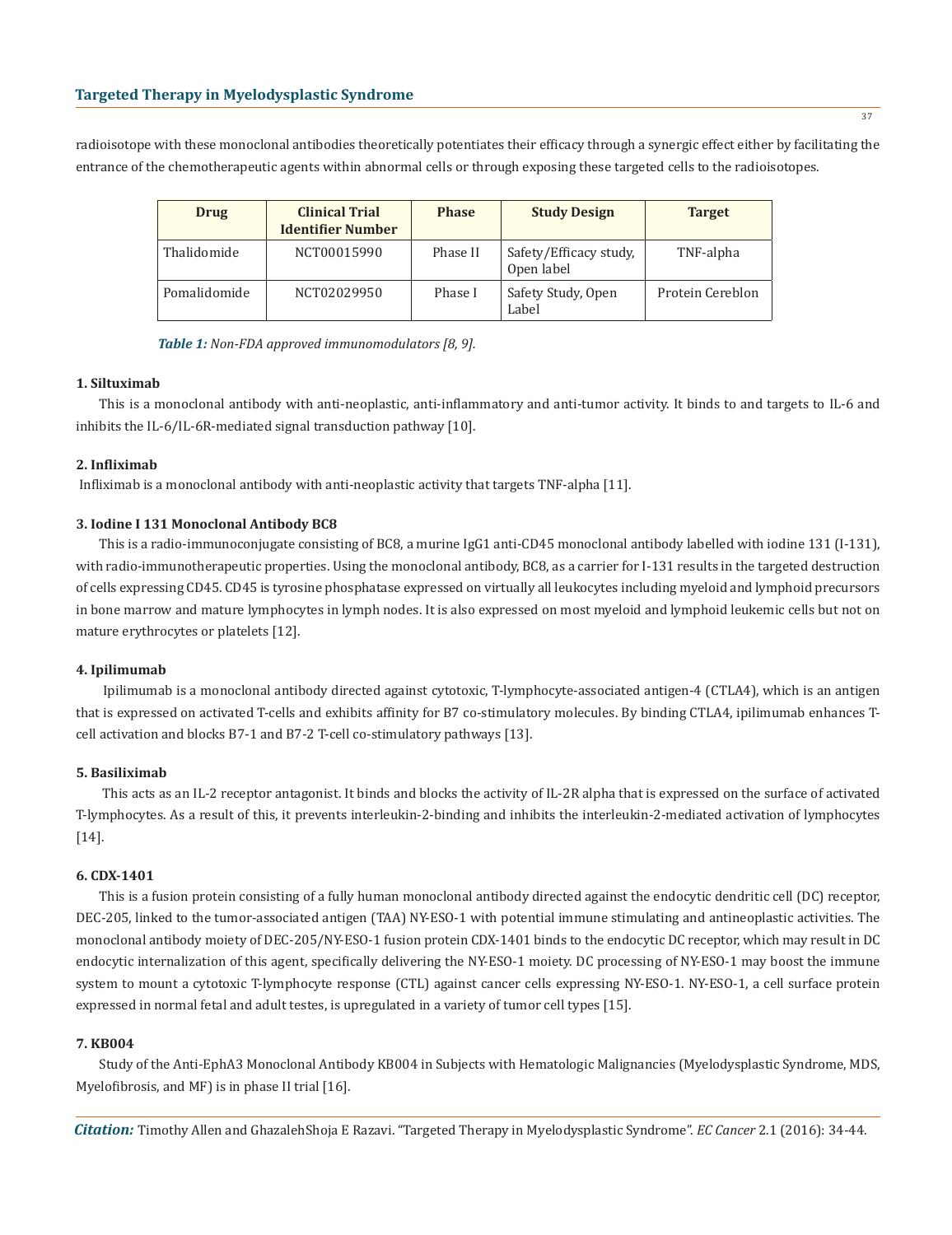### **8. Lorvotuzumab Mertansine**

[17] A study in patients with CD56 expressing hematological malignancies including, but not limited to AML, high-risk MDS, natural-killer leukemia, acute lymphoblastic leukemia, accelerated and blast-phase CML who have failed prior therapy or for which no standard therapy exist.

| Drug                                        | <b>Clinical trial</b><br>identifier number | <b>Phase</b> | <b>Study design</b>                         | <b>Target</b>         |
|---------------------------------------------|--------------------------------------------|--------------|---------------------------------------------|-----------------------|
| Siltuximab                                  | NCT01513317                                | Phase II     | Randomized, Double<br>blind, Efficacy Study | $IL-6$                |
| Infliximab                                  | NCT00074074                                | Phase II     | Randomized, Open label                      | TNF-alpha             |
| Iodine I 131 Monoclonal<br>Antibody BC8     | NCT00589316                                | Phase II     | Safety/Efficacy Study,<br>Open Label        | CD45                  |
| Ipilimumab                                  | NCT01822509                                | Phase I      | Safety Study, Open label                    | CTLA-4                |
| <b>Basiliximab</b>                          | NCT01842139                                | Phase I      | Efficacy Study, Open Label                  | IL-2R alpha           |
| DEC-205/NY-ESO-1 fusion<br>protein CDX-1401 | NCT01834248                                | Phase I      | SafetyStudy, Open Label                     | Endocytic DC-receptor |
| <b>KB004</b>                                | NCT01211691                                | Phase I      | SafetyStudy, Open Label                     | Eph <sub>A3</sub>     |
| Lorvotuzumab Mertansine                     | NCT02420873                                | Phase II     | Treatment, Open Label                       | CD56                  |

*Table 2: MAB drugs [10–17].*

# **C. Kinase Inhibitors**

There are no kinase inhibitors that are currently approved by FDA for MDS. However, few kinase inhibitors are under clinical trials in phases I- III as shown in Table 3 below.

### **1. Sorafenib**

Sorafenib blocks the enzyme RAF kinase, a critical component of the RAF/MEK/ERK signaling pathway that controls cell division and proliferation; in addition, sorafenib inhibits the VEGFR-2/PDGFR-beta signaling cascade, thereby blocking tumor angiogenesis [18].

### **2. Vatalanib**

 It is a kinase inhibitor with anti-neoplastic activity, which binds to and targets VEGFR-1 and VEGFR-2. It also inhibits RTK as well as PDGF receptor, c-Fms, and cKit [19].

### **3. Sunitinib**

This is anindolinone-based tyrosine kinase inhibitor with potential antineoplastic activity. Sunitinib blocks the tyrosine kinase activities of vascular endothelial growth factor receptor 2 (VEGFR2), platelet-derived growth factor receptor b (PDGFRb), and c-kit, thereby inhibiting angiogenesis and cell proliferation. This agent also inhibits the phosphorylation of Fms-related tyrosine kinase 3 (FLT3), another RTK expressed by some leukemic cells [20].

### **4. Dasatinib**

Dasatinib is a small molecule-inhibitor of the SRC-family protein-tyrosine kinases. Dasatinib binds to and inhibits the growthpromoting activities of these kinases. Apparently, because of its less stringent binding affinity for the Bcr-Abl kinase, dasatinib has been shown to overcome the resistance to imatinib of chronic myeloid leukemia (CML) cells harboring Bcr-Abl kinase domain point mutations. SRC-family protein-tyrosine kinases interact with a variety of cell-surface receptors and participate in intracellular signal transduction pathways; tumorigenic forms can occur through altered regulation or expression of the endogenous protein and by way of virally-encoded kinase genes [21].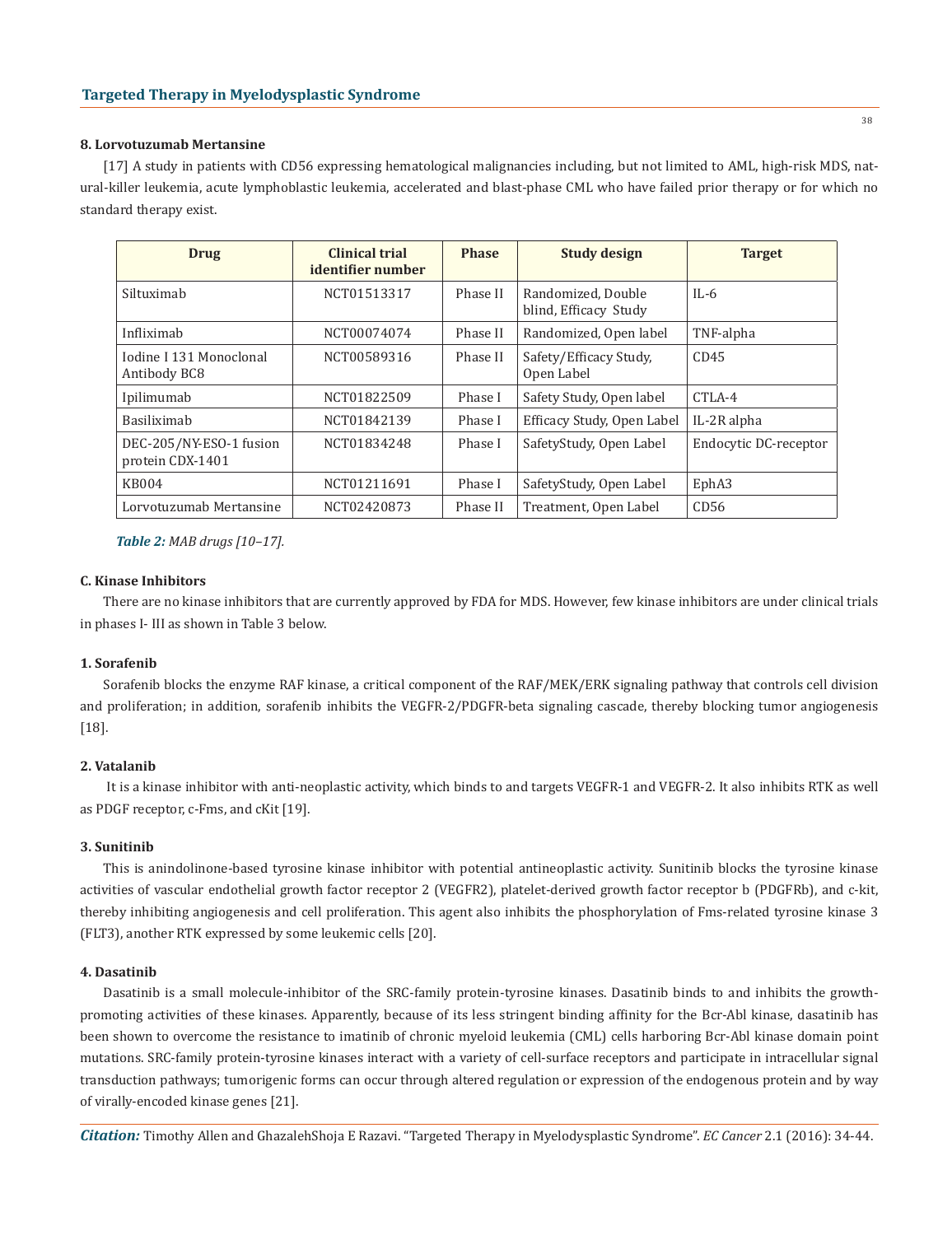# **5. WEE1 Inhibitor MK-1775**

 This is a small molecule inhibitor of the tyrosine kinase WEE1 with potential antineoplastic sensitizing activity. MK-1775 selectively targets and inhibits WEE1, a tyrosine kinase that phosphorylates cyclin-dependent kinase 1 (CDK1, CDC2) to inactivate the CDC2/ cyclin B complex. Inhibition of WEE1 activity prevents the phosphorylation of CDC2 and impairs the G2 DNA damage checkpoint. This may lead to apoptosis upon treatment with DNA damaging chemotherapeutic agents. Unlike normal cells, most p53-deficient or mutated human cancers lack the G1 checkpoint as p53 is the key regulator of the G1 checkpoint and these cells rely on the G2 checkpoint for DNA repair to damaged cells. Annulment of the G2 checkpoint may therefore make p53-deficient tumor cells more vulnerable to antineoplastic agents and enhance their cytotoxic effect [22].

# **6. Binimetinib**

Binimetinib is a potent and selective inhibitor of MEK1/2, and has been studied in Treating Patients with Relapsed, Refractory, or Poor Prognosis Acute Myeloid Leukemia, Myelodysplastic Syndrome, or Acute Lymphoblastic Leukemia is in phase I/II [23].

# **7. Rigosertib**

Rigosertib is a small molecule that inhibits cellular signaling in cancer cells by acting as a Ras mimetic. This is believed to be mediated by the binding of rigosertib to the Ras-binding domain (RBD) found in many Ras effector proteins, including the Raf (see video) and PI3K kinases. A Phase 2 Study of Oral Rigosertib in Combination with Azacitidine for MDS and AML Patients is under trial [24].

| <b>Drug</b>               | Clinical trial<br>identifier number | <b>Phase</b> | <b>Study design</b>                                  | <b>Target</b>                       |
|---------------------------|-------------------------------------|--------------|------------------------------------------------------|-------------------------------------|
| Sorafenib                 | NCT00510289                         | Phase II     | Open label, Efficacy Study                           | VEGFR-2/PDGFR-beta<br>signalling    |
| Vatalanib                 | NCT00072475                         | Phase II     | Non-Randomized, Open<br>label, Safety/Efficacy Study | $VEGFR-1/2$                         |
| Sunitinib Malate          | NCT00451048                         | Phase II     | Open label, Safety/Efficacy<br>Study                 | VEGFR2. PDGFRb. FLT3.<br>c-kit      |
| Dasatinib                 | NCT01643603                         | Phase I/II   | Safety/Efficacy Study<br>Open label                  | BCR-ABL, SRC                        |
| WEE1 inhibitor<br>MK-1775 | NCT02381548                         | Phase I      | Safety Study, Open Label                             | cyclin-dependent kinase<br>1 (CDC2) |
| <b>Binimetinib</b>        | NCT02089230                         | Phase I/II   | Treatment                                            | MEK inhibitor                       |
| Rigosertib                | NCT01926587                         | Phase I/II   | Biomarker/Laboratory<br>analysis, Treatment          | Ras-binding domain<br>(RBD)         |

*Table 3: Kinase inhibitor drugs [18–24].*

### **D. Proteasome inhibitor**

### **1. Bortezomib**

Bortezomib reversibly inhibits the 26S proteasome, a large protease complex that degrades ubiquinated proteins. By blocking the targeted proteolysis, normally performed by the proteasome, Bortezomib disrupts various cell signaling pathways, leading to cell cycle arrest, apoptosis, and inhibition of angiogenesis. Specifically, the agent inhibits nuclear factor (NF)-kappa B, a protein that is constitutively activated in some cancers, thereby interfering with NF-kappa B-mediated cell survival, tumor growth, and angiogenesis. This drug is in phase I trial as in Table 4 below [25].

#### **E. Hypomethylating agents**

Considering the hypermethylation of the gene promoter as one of the main molecular pathogeneses of the MDS, epigenetic therapeutic approach with hypomethylating agents has been suggested as an attractive treatment modality. Azacitidine and Decitabine are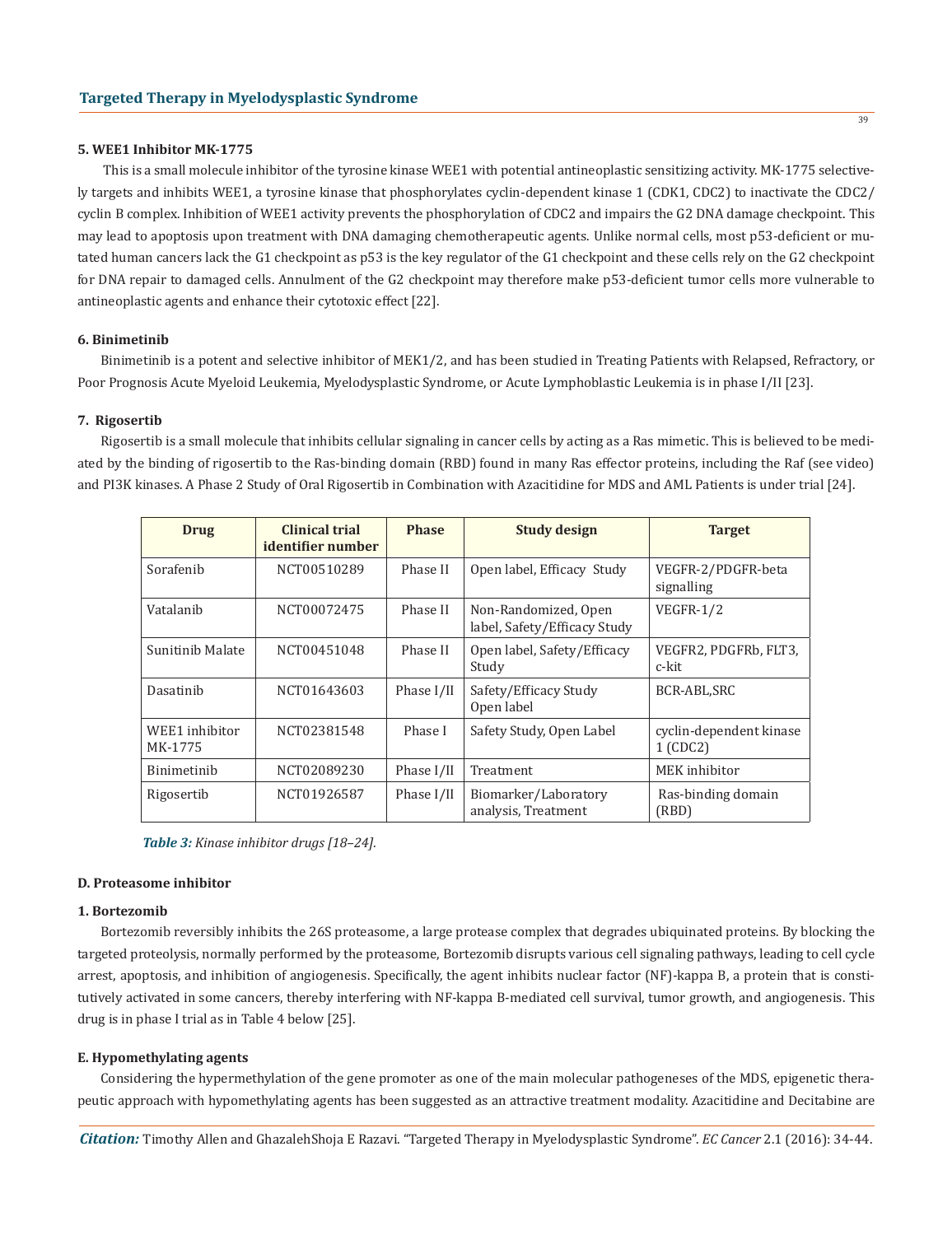# **Targeted Therapy in Myelodysplastic Syndrome**

hypomethylating agents that have already been approved for the treatment of low risk MDS patients. These two medications belong to the category of DNA methyltransferase inhibitors and has been administered both in oral and injection form in low risk MDS patients. Clinical trials combining these medications with other lines of treatment such as histone deacetylase inhibitors and lenalidomide are also ongoing to validate the safety and efficacy of these combination therapies in selected MDS patients [26].

| Drug                     | Clinical trial identifier no. | <b>Phase</b> | <b>Study Design</b>                                   | <b>Target</b>  |
|--------------------------|-------------------------------|--------------|-------------------------------------------------------|----------------|
| Bortezomib + Thalidomide | NCT00271804                   |              | Non-Randomized, Safety/<br>Efficacy Study, Open Label | 26S proteasome |

*Table 4: Proteasome inhibitor [25].*

## **F. Histone Deacetylase Inhibitors**

Similar to azacitidine and decitabine, this category of MDS treatment also targets gene activation/deactivation via epigenetic structures. It has been observed that histone acetylation patterns lead to altered folding of the nucleosomal fiber and making these chromosomal domains more accessible. Hence the transcription machinery may be able to access promoters followed by initiating transcription. Histone deacetylation may in turn reverse these changes, leaving the chromatin in a n dense less accessible position. Several anti-cancer mechanisms have been suggested and observed in histone deacetylase inhibitors. They might cause accumulation of acetylated forms of the protein substrates involved in regulation of gene expression, cell proliferation and cell death within cells. Furthermore, they are able to induce growth arrest, activation of the extrinsic and/or intrinsic apoptotic pathways and finally led to cell death. There are no Histone Deacetylase Inhibitors that are currently approved by FDA for MDS. However, few drugs of this class are under clinical trials in phases I-III as in Table 5 below.

| Drug              | <b>Clinical trial</b><br>identifier no. | <b>Phase</b> | <b>Study Design</b>        | <b>Target</b>         |
|-------------------|-----------------------------------------|--------------|----------------------------|-----------------------|
| Entinostat        | NCT00462605                             | Phase II     | Efficacy Study, Open Label | Histone deacetylase   |
| Phenyl butyrate   | NCT00006019                             | Phase II     | Open Label                 | Myelodysplastic cells |
| Valproic acid     | NCT02124174                             | Phase II     | Efficacy Study, Open Label | Histone deacetylase   |
| Romidepsin        | NCT00042822                             | Phase II     | Treatment                  | Histone deacetylase   |
| Vorinostat        | NCT00875745                             | Phase I      | Safety Study, Open Label   | Histone deacetylases  |
| <b>Belinostat</b> | NCT02381548                             | Phase I      | Safety Study, Open Label   | HDAC enzymes          |

*Table 5: Histone Deacetylase Inhibitors [26–31].*

### **G. Other suggested therapies**

Various other therapies that are not approved by FDA for MDSand under clinical trial in phases I- III are listed in Table 6 below.

**1. Arsenic Trioxide:** This agent causes damage to or degradation of the promyelocytic leukemia protein/retinoic acid receptor-alpha (PML/RARa) fusion protein, induces apoptosis in Acute Promyelocytic Leukemia (APL) cells and in many other tumor cell types, promotes cell differentiation and suppresses cell proliferation in many different tumor cell types, and is pro-angiogenic [32].

**2. Erismodegib:** This is an orally, bioavailable, small-molecule Smoothened (Smo) antagonist with potential antineoplastic activity. Erismodegib selectively binds to the Hedgehog (Hh)-ligand cell surface receptor Smo, which may result in the suppression of the Hh signaling pathway, and the inhibition of tumor cells in which this pathway is abnormally activated. The Hh signaling pathway plays an important role in cellular growth, differentiation and repair. Inappropriate activation of Hh pathway signaling and uncontrolled cellular proliferation, as is observed in a variety of cancers, may be associated with mutations in the Hh-ligand cell surface receptor Smo [33].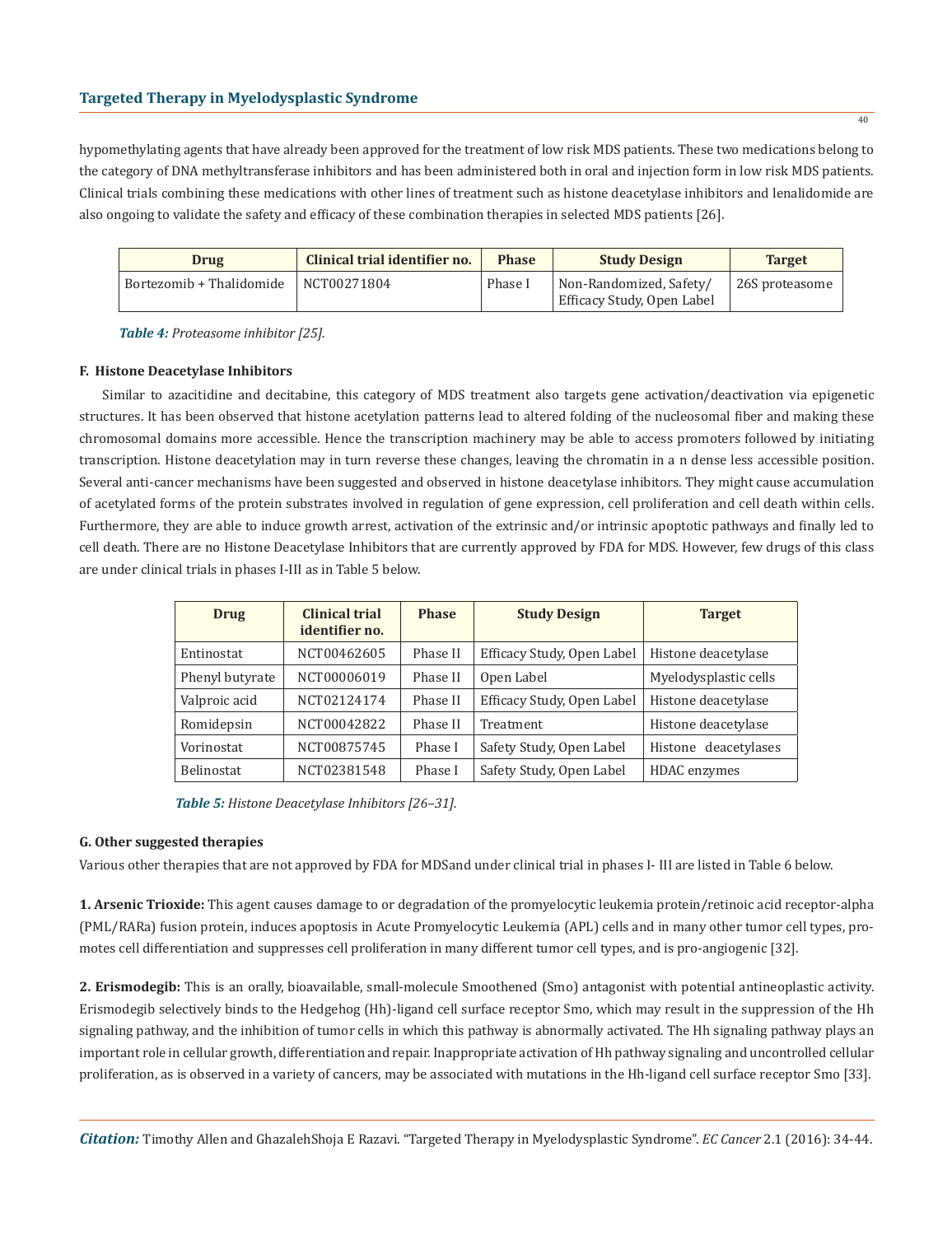**3. Everolimus:** Everolimus binds to the immunophilin FK Binding Protein-12 (FKBP-12) to generate an immunosuppressive complex that binds to and inhibits the activation of the mammalian Target of Rapamycin (mTOR), a key regulatory kinase. Inhibition of mTOR activation results in the inhibition of T lymphocyte activation and proliferation associated with antigen and cytokine (IL-2, IL-4, and IL-15) stimulation and the inhibition of antibody production [34].

**4. Sargramostim:** Sargramostimisa recombinant therapeutic agent, which is chemically identical to or similar to endogenous human GM-CSF. Binding to specific cell surface receptors, sargramostim modulates the proliferation and differentiation of a variety of hematopoietic progenitor cells with some specificity towards stimulation of leukocyte production and may reverse treatment-induced neutropenia. This agent also promotes antigen presentation, up-regulates antibody-dependent cellular cytotoxicity (ADCC), and increases interleukin-2-mediated lymphokine-activated killer cell function; it may also augment host antitumoral immunity [35].

### **5. Cytokines**

They directly stimulate immune effector cells and stromal cells at the tumor site and enhance tumor cell recognition by cytotoxic effector cells. Considering the cytopenia as the main clinical finding causing symptoms in MDS patients, growth factors stimulating the proliferation and differentiation of certain hematopoietic subtypes, such as platelet producing megakaryocytes, granulocyte producing colonies and erythroid precursors inducing red blood cells has been suggested as therapeutic options to reduce the need of the patients for blood and component transfusion. However, these treatment modalities might be administered in selected low risk patients. [36] The duration of response as well as the impact of these treatment modalities in overall survival is also different among different groups of MDS patients.

| rug                                  | <b>Clinical trial</b><br>identifier no. | <b>Phase</b> | <b>Study Design</b>                                   | <b>Target</b>                                       |
|--------------------------------------|-----------------------------------------|--------------|-------------------------------------------------------|-----------------------------------------------------|
| Arsenic trioxide                     | NCT00671697                             | Phase I      | Non-Randomized, Safety/<br>Efficacy Study, Open Label | Myelodysplastic cells                               |
| Erismodegib                          | NCT02129101                             | Phase I      | Safety/Efficacy Study                                 | Hedgehog (Hh)-ligand cell<br>surface receptor Smo   |
| Everolimus                           | NCT00809185                             | Phase II     | Safety/Efficacy Study                                 | Immunophilin FK Binding<br>Protein-12 (FKBP-12)     |
| Sargramostim                         | NCT01700673                             | Phase II     | Efficacy Study, Open Label                            | Granulocyte-macrophage<br>colony-stimulating factor |
| Cytokine-Immunotherapy               | NCT00520468                             | Phase II     | Non-Randomized.                                       |                                                     |
| Safety/Efficacy Study,<br>Open Label | Myelodysplastic cells                   |              |                                                       |                                                     |

*Table 6: Non FDA approved other drugs.*

# **1. Hematopoietic stem cell transplantation**

Allogeneic stem cell transplantation is considered as the only potentially curative therapeutic option in patients with Myelodysplastic syndrome, especially in the high risk patients with poor prognostic cytogenetic features. However, most of the cases are elderly patients with co-morbidities that put them among the clinically unfit candidates for allogeneic stem cell transplantation. Advances in HSCT such as availability of cord blood or haploidentical donors as well as novel reduced-intensity conditioning allogeneic stem cell transplantation (mini- transplant) approaches in older patients and those with comorbidities, and graft manipulation with post-HSCT azacitidine or with specific immunotherapies all may increase the rate of HSCT use. However, many questions need to be addressed about optimal approaches to MDS treatment before transplant, donor selection, conditioning regimen, and post-transplant therapy to prevent relapse and increase overall and disease free survival while minimizing the transplant associated morbidities and mortalities in MDS patients.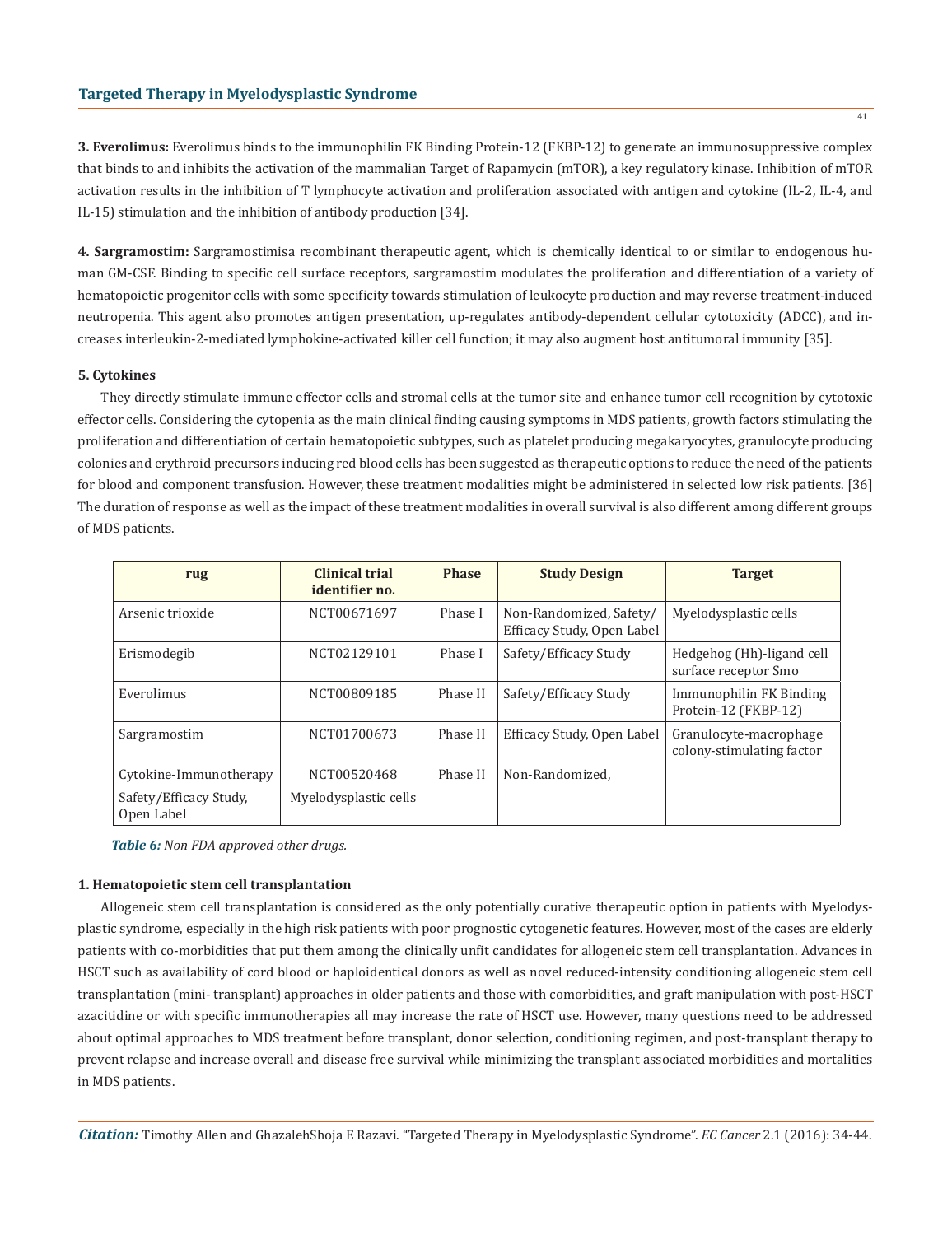### **Conclusion: please elaborate more**

Myelodysplastic syndrome is a heterogeneous classification of the hematologic disorder that is mainly recognized by the presence of refractory anemia combined with any cytopenia reported in other marrow derived hematopoietic cells such as platelets and white blood cells. The disease mainly affects old age adults but cases among pediatric patients have been reported. The main pathogenesis of the disease in the cytogenetic abnormalities and epigenetic changes that has led to abnormal proliferation and differentiation of hematopoietic derived blood cells. Anemia, thrombocytopenia and inadequate neutrophils are the general MDS associated symptoms and abnormal cytogenetic change in the MDS clone eventually lead to malignant transformation into overt leukemia. However, the median transformation time is different among categories of the MDS based on the prognostic features classified as revised international prognostic scoring system (r-IPSS) hence; the therapeutic approach to these patients varies based on the IPSS as well as the age and the co-morbidities from supportive transfusion of blood and hematopoietic cells to the curative allogeneic stem cell transplantation approach. Immune mechanisms have been suggested to have an impact on the disease promotion and immune therapies such as immune suppressive ATG and Alemtuzumab has been tried in low risk MDS cases with survival benefit. Moreover, the recent advances in molecular pathogenesis of MDS and its categories have suggested multiple potential targeted therapeutic approaches that need to be further validated through clinical studies. Additionally, combining these therapeutic modalities may result in the higher response rates and longer duration of survival while minimizing the treatment associated adverse events. Proper preclinical and clinical designs are the important pillars in understanding the future of targeted therapies in treating MDS patients.

### **Bibliography**

- 1. National cancer institute [internet] (2015).
- 2. "Clinical manifestations and diagnosis of the myelodysplastic syndromes". *Upto Date* (2015).
- 3. Mikkael A., *et al*. "The Myelodysplastic Syndromes [Cleveland Clinic-Internet] OH". *The Cleveland Clinic Foundation* (2015).
- 4. Ma X. "Epidemiology of Myelodysplastic Syndromes". *The American Journal of Medicine* 125.S7 (2012): S2-S5.
- 5. Hirai H. "Molecular Mechanisms of Myelodysplastic Syndrome". *Japanese Journal of Clinical Oncology* 33.4 (2003): 153-160.
- 6. Fernandez TS., *et al*."Epigenetics in Cancer: The Myelodysplastic Syndrome as a Model to Study Epigenetic Alterations as Diag nostic and Prognostic Biomarkers". (2012).
- 7. "FDA Approved label Lenalidomide Manufactured by Celgene Corporation Summit". (2013).
- 8. National Cancer Institute (NCI). "Pomalidomide After Combination Chemotherapy in Treating Patients with Newly Diagnosed Acute Myeloid Leukemia or High-Risk Myelodysplastic Syndrome". In: ClinicalTrials.gov [Internet]. Bethesda (MD): National Library of Medicine (US). (2015).
- 9. National Cancer Institute (NCI). "Thalidomide in Treating Patients with Myelodysplastic Syndrome". National Library of Medicine (US). (2015).
- 10. Janssen Research & Development, LLC. "A Study Comparing Siltuximab Plus Best Supportive Care to Placebo Plus Best Support ive Care in Anemic Patients With International Prognostic Scoring System Low- or Intermediate-1-Risk Myelodysplastic Syn drome". In: ClinicalTrials.gov [Internet]. Bethesda (MD): National Library of Medicine (US). (2015).
- 11. European Organisation for Research and Treatment of Cancer EORTC. "European Organisation for Research and Treatment of Cancer - EORTC. Infliximab in Treating Patients with Myelodysplastic Syndrome". In: ClinicalTrials.gov [Internet]. Bethesda (MD): National Library of Medicine (US). (2015).
- 12. Fred Hutchinson Cancer Research Center. National Cancer Institute (NCI). "Iodine I 131 Monoclonal Antibody BC8, Fludarabine Phosphate, Cyclophosphamide, Total-Body Irradiation and Donor Bone Marrow Transplant in Treating Patients With Advanced Acute Myeloid Leukemia, Acute Lymphoblastic Leukemia, or High-Risk Myelodysplastic Syndrome". In: ClinicalTrials.gov [Inter net]. Bethesda (MD): National Library of Medicine (US). (2015).
- 13. Barbara Ann Karmanos Cancer Institute. National Cancer Institute (NCI). "Ipilimumab in Treating Patients with Relapsed Hema tologic Malignancies after Donor Stem Cell Transplant". In: ClinicalTrials.gov [Internet]. Bethesda (MD): National Library of Medi cine (US). (2015).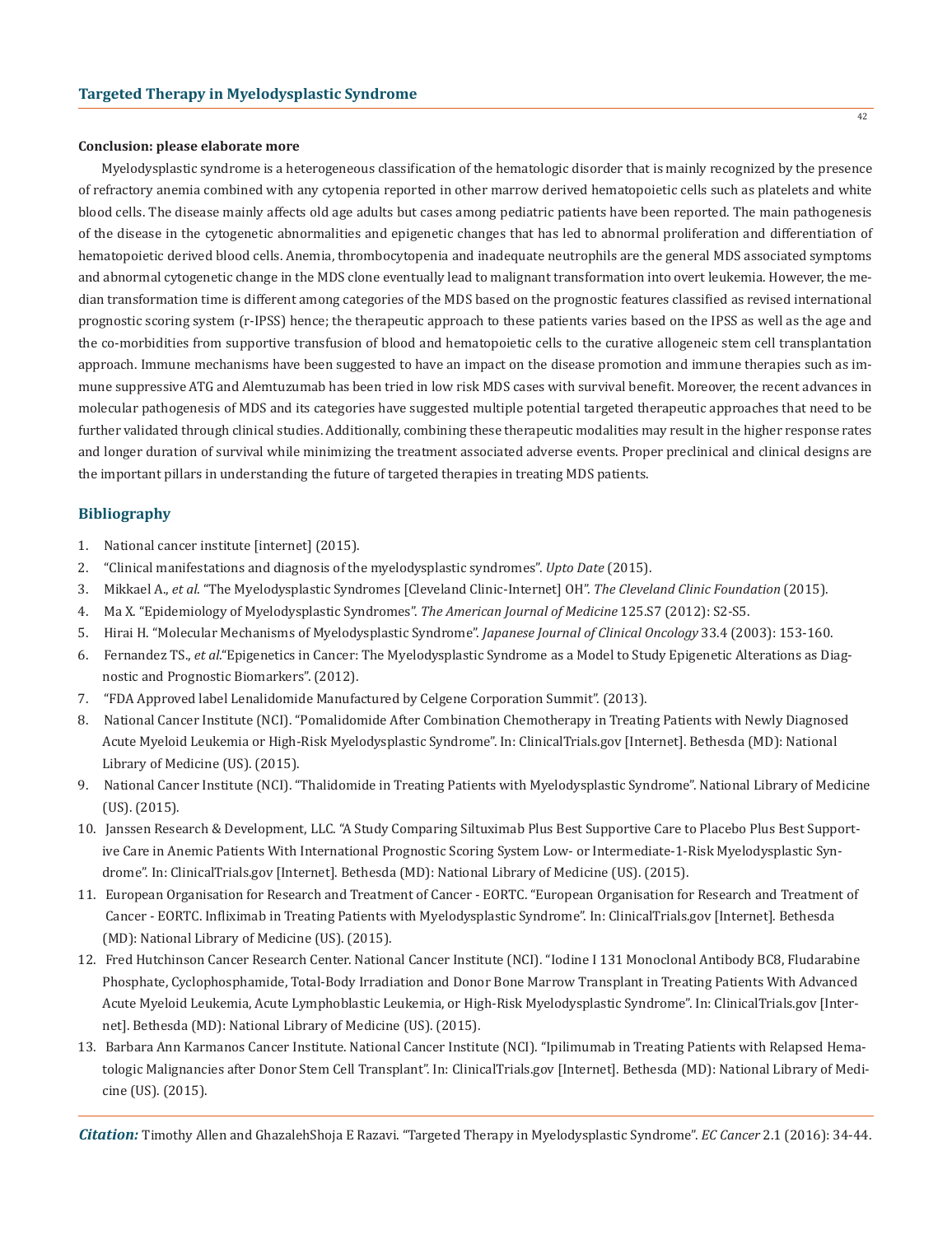- 14. National Cancer Institute (NCI). "Vaccine Therapy and Basiliximab in Treating Patients With Acute Myeloid Leukemia in Com plete Remission". In: Clinical Trials.gov [Internet]. Bethesda (MD): National Library of Medicine (US). (2015).
- 15. Roswell Park Cancer Institute. National Cancer Institute (NCI). "DEC-205/NY-ESO-1 Fusion Protein CDX-1401 and Decitabine in Treating Patients with Myelodysplastic Syndrome or Acute Myeloid Leukemia". In:ClinicalTrials.gov [Internet]. Bethesda (MD): National Library of Medicine (US). (2015).
- 16. https://clinicaltrials.gov/ct2/show/NCT01211691
- 17. https://clinicaltrials.gov/ct2/show/NCT02420873
- 18. Duke University. "Sorafenib in Myelodysplastic Syndrome". In: ClinicalTrials.gov [Internet]. Bethesda (MD): National Library of Medicine (US). (2015).
- 19. Cancer and Leukemia Group B. National Cancer Institute (NCI). "Alliance for Clinical Trials in Oncology (Cancer and Leukemia Group B). Vatalanib in Treating Patients With Primary or Secondary Myelodysplastic Syndromes". In: ClinicalTrials.gov [Internet]. Bethesda (MD): National Library of Medicine (US). (2015).
- 20. National Cancer Institute (NCI). "Sunitinib in Treating Patients with Myelodysplastic Syndromes or Chronic Myelomonocytic Leukemia". In: ClinicalTrials.gov [Internet]. Bethesda (MD): National Library of Medicine (US). (2015).
- 21. Barbara Ann Karmanos Cancer Institute. National Cancer Institute (NCI). "Dasatinib for Immune ModulationAfter Donor Stem Cell Transplant for Hematologic malignancies". In: ClinicalTrials.gov [Internet]. Bethesda (MD): National Library of Medicine (US). (2015): NCT01643603.
- 22. National Cancer Institute (NCI). "WEE1 Inhibitor MK-1775 and Belinostat in Treating Patients with Relapsed or Refractory Myeloid Malignancies or Untreated Acute Myeloid Leukemia". In:ClinicalTrials.gov [Internet]. Bethesda (MD): National Library of Medicine (US). (2015).
- 23. http://www.cancer.gov/aboutcancer/treatment/clinicaltrials/search/view?cdrid=759369&version=HealthProfessional
- 24. https://clinicaltrials.gov/ct2/show/NCT01926587
- 25. Massachusetts General Hospital. "Study of Velcade and Thalidomide in Patients with Myelodysplasia". In: ClinicalTrials.gov [Inter net]. Bethesda (MD): National Library of Medicine (US). (2015).
- 26. Indiana University School of Medicine. Indiana University (Indiana University School of Medicine). "Combination of Sorafenib and Vorinostat in Poor-risk Acute Myelogenous Leukemia (AML) and High Risk Myelodysplastic Syndrome (MDS)". In: Clinical- Trials.gov [Internet]. Bethesda (MD): National Library of Medicine (US). (2015).
- 27. National Cancer Institute (NCI). "MS-275 and GM-CSF in Treating Patients with Myelodysplastic Syndrome and/or Relapsed or Refractory Acute Myeloid Leukemia or Acute Lymphocytic Leukemia". In: ClinicalTrials.gov [Internet]. Bethesda (MD): Na tional Library of Medicine (US). (2015).
- 28. Memorial Sloan-Kettering Cancer Center. National Cancer Institute (NCI). "Phenyl butyrate Plus Azacitidine in Treating Patients with Acute Myeloid Leukemia, Myelodysplasia, Non-Hodgkin's Lymphoma, Multiple Myeloma, Non-small Cell Lung Cancer, or Prostate Cancer". In: ClinicalTrials.gov [Internet]. Bethesda (MD): National Library of Medicine (US). (2015).
- 29. Patrick Stiff. "Patrick Stiff, Loyola University.Vidaza and Valproic Acid Post Allogeneic Transplant for High Risk AML and MDS". In: ClinicalTrials.gov [Internet]. Bethesda (MD): National Library of Medicine (US). (2015).
- 30. Memorial Sloan-Kettering Cancer Center. National Cancer Institute (NCI). "FR901228 in Treating Patients With Myelodysplastic Syndrome, Acute Myeloid Leukemia, or Non-Hodgkin's Lymphoma". In: ClinicalTrials.gov [Internet]. Bethesda (MD): National Library of Medicine (US). (2015).
- 31. National Cancer Institute (NCI). "WEE1 Inhibitor MK-1775 and Belinostat in Treating Patients with Relapsed or Refractory Myeloid Malignancies or Untreated Acute Myeloid Leukemia". In:ClinicalTrials.gov [Internet]. Bethesda (MD): National Library of Medicine (US). (2015).
- 32. Washington University School of Medicine. Cephalon. "Decitabine, Arsenic Trioxide and Ascorbic Acid for Myelodysplastic Syn dromes and Acute Myeloid Leukemia". In: ClinicalTrials.gov [Internet]. Bethesda (MD): National Library of Medicine (US). (2015).
- 33. Mayo Clinic. National Cancer Institute (NCI). "Azacitidine and Erismodegib in Treating Patients With Myeloid Malignancies". In: ClinicalTrials.gov [Internet]. Bethesda (MD): National Library of Medicine (US). (2015).